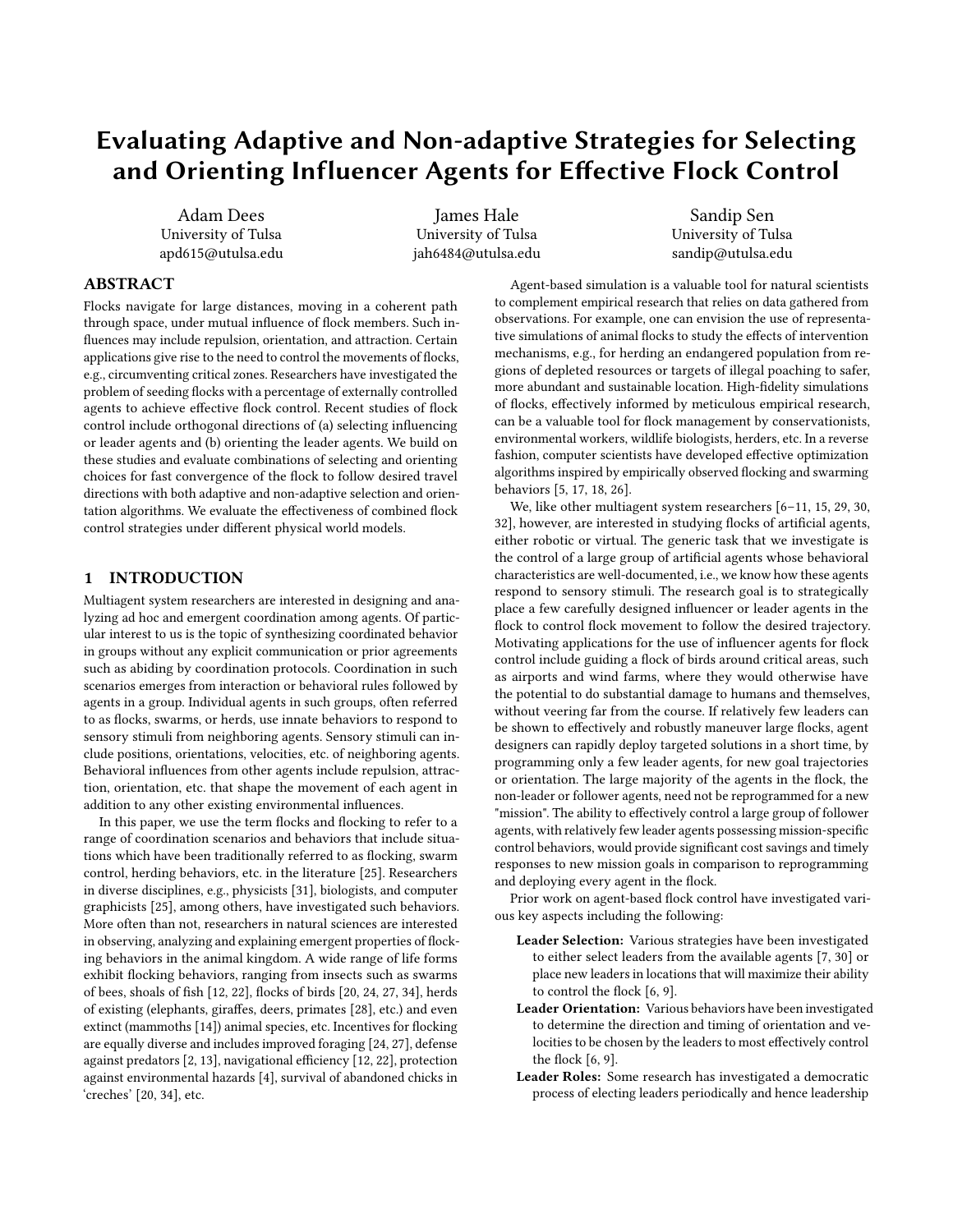can change over time [\[32\]](#page-8-22) and leaders can be mediators, controlled by human users, who perform diverse roles in the flock [\[16\]](#page-8-25).

- Other Leader Behaviors: In certain situations, such as under sparse and distributed agent scenarios, leaders may first strategically position themselves in the group, which might include waiting in a holding pattern, before triggering their influencing orientation behaviors [\[6\]](#page-8-17).
- Human Control: Human controllers can exert either indirect control through changing environmental features [\[19,](#page-8-26) [33\]](#page-8-27) or direct control by changing agent parameters [\[3,](#page-8-28) [25\]](#page-8-0), providing intermittent or continuous inputs [\[1,](#page-8-29) [23\]](#page-8-30).
- Influence Models: An influence model determines how agents are influenced by other agents in their neighborhood. Influence models vary in terms of the effect of distance of the neighbor and a subset of attractive, repulsive and orientation effects exerted on an agent by its neighbors [\[16,](#page-8-25) [30\]](#page-8-21) (see Figure [1\)](#page-1-0). We note that the influencer agents only exert influence on other agents but are not influenced by others. However, follower agents cannot distinguish between influencer agents and other follower agents and react equally to influences from both of these agent types. It is typically assumed though, that the influencer agents are aware of the location and identity of other influencer agents. This makes the flock control problem more challenging compared to the scenario where the influencers have distinctive positions of hierarchy in the group and hence have a greater ability to influence the followers.

Most of the existing literature on flock control, with few exceptions [\[9\]](#page-8-24), primarily focus on investigating options for only one aspect of flock control while fixing the other attributes of the agent or the domain. We investigate combinations of the most promising influence selection and orientation strategies and identify some novel approaches that perform well in various environments. We also experiment with multiple influence models, environments or physical realities governing how agents influence one another. The goal is to come away with recommendations for influencer selection and orientation behaviors for some of the commonly investigated influence models.

In particular, we are interested in studying the relative advantages of adaptive versus non-adaptive algorithms. In the current context, non-adaptive strategy choices by influencer agents ignore the positions and the likely decisions of other influencer agents, while *adaptive* strategy choices do take those factors into consideration. While the former can be computationally cheaper and requires less sensory and processing capabilities, the latter might be more robust and effective. Our results indicate that different influencer selection and orientation behaviors are best suited for different environments (influence models).

The rest of the paper is organized as follows: Section [2](#page-1-1) describes the influence models, adaptive and non-adaptive influencer selection and orientation selection strategies; Section [3](#page-4-0) presents the experimental framework and results from the experiments; Section [5](#page-7-0) summarizes our findings and identifies future research directions.

<span id="page-1-0"></span>

Figure 1: The zonal influence model showing zones of repulsion (zor), orientation (zoo), and attraction (zoa). Slightly modified figure from Tiwari et al. [\[30\]](#page-8-21).

#### <span id="page-1-1"></span>2 MODEL

A flock is composed of a set of influencer agents  $I$  and follower agents  $\mathcal F$ . Each agent a has a two-dimensional position vector  $\mathbf p_a$ and a two-dimensional velocity vector  $\hat{\mathbf{v}}_a$ , the latter vector always has a magnitude equal to 1 to maintain constant and equal speed for all agents. Every agent has three concentric circular zones, defined in order of increasing size, one of which is a circle called the "zone of repulsion",  $\mathcal{Z}_{R,a}$ , and the other two are annuli with inner radii set such that they do not overlap with the zones smaller than them called the "zone of orientation",  $\mathcal{Z}_{O,a}$ , and the "zone of attraction",  $\mathcal{Z}_{A,a}$  (see Figure [1\)](#page-1-0). These agents exist in a looping 2-dimensional space  $[0, 1] \times [0, 1]$  in that  $\forall i$ ,  $\mathbf{p}_{a,i} \in [0, 1]$ . Looping is achieved by checking each component of the position vector and adding 1 so checking each component of the position vector and adding 1 so long as the component is less than 0 and subtracting 1 so long as the component is greater than 1. Our distance finding algorithm  $d(a, b)$  takes this looping into account by taking the Euclidean norm  $||\mathbf{p}_a - \mathbf{p}(a,b)||$ , where  $\mathbf{p}(a,b)$  is the looping position function, defined as: defined as:

$$
\mathbf{p}(a,b) = \underset{\mathbf{p}_b + (n,m)}{\arg \min} ||\mathbf{p}_a - \mathbf{p}_b + (n,m)||, n \in \{-1, 0, 1\}, m \in \{-1, 0, 1\}
$$

We initialize flocks by setting agent positions **p** uniformly within a circle of radius 0.2 centered around the position (0.5, 0.5). We consider two initial flocking configurations: aligned and unaligned corresponding to a coordinated or uncoordinated flock respectively. Velocity vectors  $\hat{v}_a$  are assigned in the unaligned case by randomly and uniformly selecting a point on the unit circle. In the aligned case, a similar random point on the unit circle is selected and as the midpoint of an arc of length .7 that is uniformly sampled to select initial velocities for all agents. Influencer agents  $I$  are then selected according to one of several algorithms described below, leaving the remainder as follower agents *F*. A target velocity  $\theta_f \sim \mathcal{U}(0, 2\pi)$ for the flock is randomly selected.

The simulation progresses in discrete time-steps which are divided into a phase of velocity update and a phase of position update. During the velocity update phase, each agent chooses its desired next orientation. All agents ultimately update their velocities primarily due to the conditions of their zones of repulsion. Velocity update rules for follower agents vary depending on the influence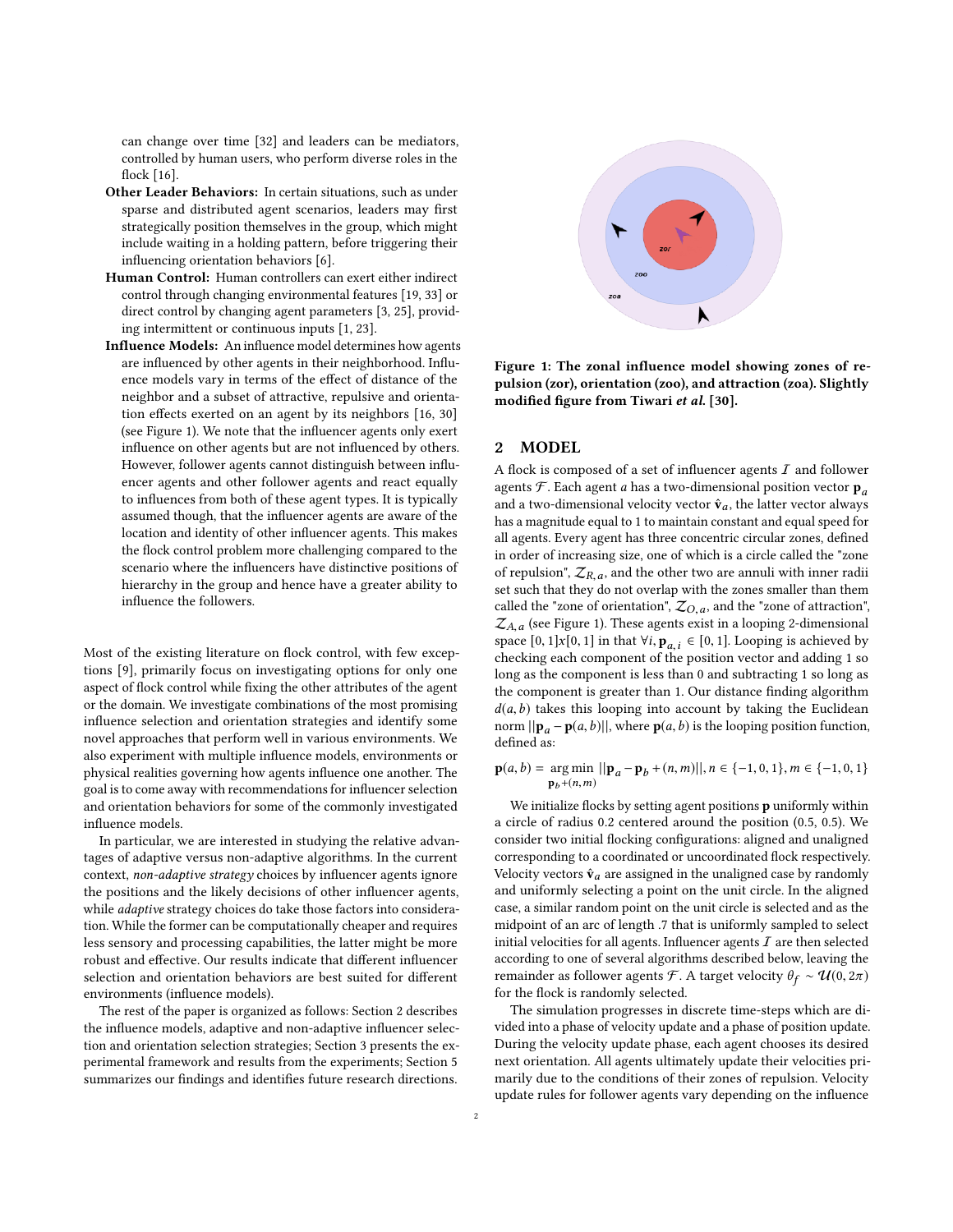model. Influencer agents have velocity update rules which vary depending on the particular influencer orientation strategy used. However, only in one of the four cases of the influencer agent velocity update function (given below) is the specific orientation strategy algorithm used.

$$
\hat{\mathbf{v}}_{a}(t+\Delta t) = \begin{cases}\n-\frac{\sum_{b \in \mathcal{Z}_{R,a}} \mathbf{p}(a,b) - \mathbf{p}_{a}}{||\sum_{b \in \mathcal{Z}_{R,a}} \mathbf{p}(a,b) - \mathbf{p}_{a}||} & \mathcal{Z}_{R,a} \neq \emptyset \\
\text{OrientationStrategy} & \mathcal{Z}_{R,a} = \emptyset \land \mathcal{Z}_{O,a} \neq \emptyset \\
\frac{\sum_{b \in \mathcal{Z}_{A,a}} \mathbf{p}(a,b) - \mathbf{p}_{a}}{||\sum_{b \in \mathcal{Z}_{A,a}} \mathbf{p}(a,b) - \mathbf{p}_{a}||} & \mathcal{Z}_{R,a} = \mathcal{Z}_{O,a} = \emptyset \land \mathcal{Z}_{A,a} \neq \emptyset \\
\hat{\mathbf{v}}_{a}(t) & \text{Otherwise}\n\end{cases}
$$

 All velocities changes (both influencer and follower) are bounded by a maximum turn of  $\omega = 0.2^{\circ}$  per time-step toward their desired velocity. Once velocities are processed, we update the positions of agents accordingly:

$$
\mathbf{p}_a(t + \Delta t) = \mathbf{p}_a(t) + \Delta t \cdot \hat{\mathbf{v}}_a(t + \Delta t)
$$

a These new positions are checked to see if they are out of bounds, and if so they are looped to the opposite side of the plane following the procedure described earlier.

At this point the time-step is complete and we test for convergence of the flock. We define convergence similar to that used by Tiwari et al. [\[30\]](#page-8-21). The sum of follower agent Cartesian velocities is converted into a polar coordinate form, then taking the radian component to be  $\theta$ : representing the average direction of the follower agents. If  $\theta \in \theta_f \pm 0.1$ radians for three time-steps in a row, we consider the flock to have converged. If the flock has not converged yet, another time-step is executed.

#### 2.1 Influence Models

Now we define three different environments corresponding to different ways in which agents exert influences one another.

Distinct zonal: Follower agents in this model are either repelling from, orienting with, or attracting to other agents. These are discrete cases where repelling has ultimate priority, then orientation, and lastly attraction. The follower velocity update function is defined as such:

$$
\hat{\mathbf{v}}_{a}(t+\Delta t) = \begin{cases}\n-\frac{\sum_{b \in \mathcal{Z}_{R,a}} p(a,b) - \mathbf{p}_{a}}{\|\sum_{b \in \mathcal{Z}_{R,a}} p(a,b) - \mathbf{p}_{a}\|} & \mathcal{Z}_{R,a} \neq \mathbf{0} \\
\frac{\sum_{b \in \mathcal{Z}_{O,a}} \hat{\mathbf{v}}_{b}}{\|\sum_{b \in \mathcal{Z}_{O,a}} \hat{\mathbf{v}}_{b}\|} & \mathcal{Z}_{R,a} = \mathbf{0} \land \mathcal{Z}_{O,a} \neq \mathbf{0} \\
\frac{\sum_{b \in \mathcal{Z}_{A,a}} p(a,b) - \mathbf{p}_{a}}{\|\sum_{b \in \mathcal{Z}_{A,a}} p(a,b) - \mathbf{p}_{a}\|} & \mathcal{Z}_{R,a} = \mathcal{Z}_{O,a} = \mathbf{0} \land \mathcal{Z}_{A,a} \neq \mathbf{0} \\
\hat{\mathbf{v}}_{a}(t) & \text{Otherwise}\n\end{cases}
$$

- Inverse zonal: All zones are active but the influence of other agents is inversely proportional with distance from the agent by an inverse cubed law. With the addition of the inverse distance weighting, this model is equivalent to distinct zonal with all three zone equations summed and normalized. This is a novel model.
- Couzin et al. zonal: The orientation and attraction zones work in tandem when the follower agent is not forced to repulse itself from other agents. It is designed such that each agent is equally weighted, as opposed to equally weighting each

zone. The follower velocity update function is defined as such:

$$
\hat{\mathbf{v}}_{a}(t+\Delta t) = \begin{cases}\n-\frac{\sum_{b \in \mathcal{Z}_{R,a}} p(a,b) - p_{a}}{\|\sum_{b \in \mathcal{Z}_{R,a}} p(a,b) - p_{a}\|} & \mathcal{Z}_{R,a} \neq \emptyset \\
\hat{\mathbf{v}}_{a}(t) & \mathcal{Z}_{R,a} = \mathcal{Z}_{O,a} = \mathcal{Z}_{A,a} = \emptyset \\
\frac{\sum_{b \in \mathcal{Z}_{O,a}} \hat{\mathbf{v}}_{b} + \sum_{b \in \mathcal{Z}_{A,a}} \frac{p(a,b) - p_{a}}{\|\mathbf{p}(a,b) - \mathbf{p}_{a}\|}}{\|\sum_{b \in \mathcal{Z}_{O,a}} \hat{\mathbf{v}}_{b} + \sum_{b \in \mathcal{Z}_{A,a}} \frac{p(a,b) - p_{a}}{\|\mathbf{p}(a,b) - \mathbf{p}_{a}\|}\n\end{cases} \text{ Otherwise}
$$

## 2.2 Influencer Selection Strategies

- Center: Center placement attempts to make the most connected and central agents influencer agents by first discarding the convex hull of the agents from consideration. Afterward it selects the most central  $|I|$  agents according to  $|Z_{O,a} \cup Z_{R,a}|$  to be influencer agents. This selection algorithm is considered non-adaptive as it assigns leadership to agents near the center, without considering the proximity of other leaders.
- Periphery: The objective of this placement is to border the flock of agents with the influencer agents. The method achieves this by repeated taking the convex hull of the agent positions and setting those positions to be influencer agents so long as we still have influencer agents to place. If the convex hull size happens to be greater than the number of influencer agents still to place, we randomly select an equal number of positions from this hull to be influencer agents. This algorithm is considered non-adaptive as it randomly assigns leadership to agents on the convex-hull.
- k-Means: The k-Means clustering algorithm [\[21\]](#page-8-31) is used to select k leaders located near the center of different clusters of agents on the plane. This selection algorithm is adaptive as leader selections affect each other.
- Attraction-Repulsion (AB): The motivation for this approach is to select leaders that are close to clusters of agents while still being somewhat evenly dispersed in the population so that almost all follower agents are being influenced. To achieve this, k target positions for influencers are identified that balance attractive forces from all follower agents, weighted by an attraction parameter, A, and repulsive forces from all other target positions, weighted by a repulsion parameter, R. Subsequently the nearest agent to each of the identified points is chosen as the influencer agents. This algorithm is adaptive as it considers the locations of other selected leaders when assigning leadership roles. The algorithm, developed for this paper, is presented in detail within Algorithm [1.](#page-3-0)

## 2.3 Influencer Orientation Strategies

- Face Target Direction (FT): The simplest of all the orientation algorithms; all influencers orient towards the target direction. This is the only non-adaptive orientation algorithm in our experiments, as the agent's actions are not influenced at all by the behavior of other members of the flock.
- One-Step Lookahead (OSL): Each influencer agent performs a one-step lookahead to check, for each of its possible orientations, the resultant orientation of the followers around it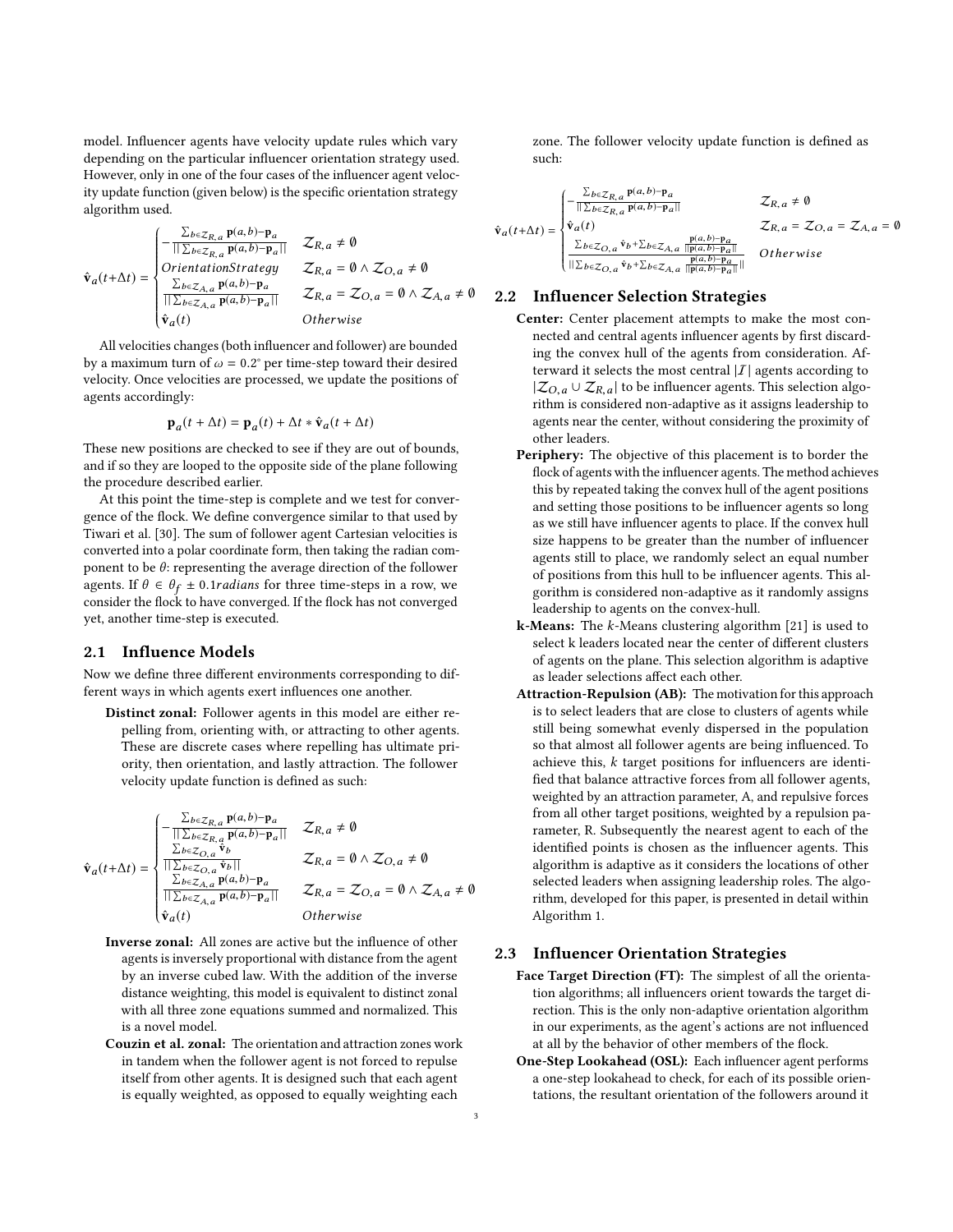<span id="page-3-0"></span>

Algorithm 1: The Attraction-Repulsion (AR) influencer selection algorithm.

after one step. The influencer then chooses the orientation that results in the closest alignment of the followers one step into the future. See Algorithm [2](#page-3-1) for details. This algorithm is adaptive as an agent's decisions are determined by the movements of surrounding agents.

- Augmented OSL (AOSL): A slightly revised form of one-step lookahead which will not consider influencer agents in its own orientation zone; precisely, this considers agents  $b \in$  $\mathcal{Z}_{O,a} \cap \mathcal{F}$  instead. This is because OSL calculates the orientations of those in the  $Z_{O,b}$  as if  $\hat{v}_b$  will tend toward *choice* should a adopt it, which does not necessarily follow for another influencer agent b. Like OSL, this algorithm is adaptive, for the same reasoning as OSL.
- Two-step Lookahead (TSL): A sophisticated version of onestep lookahead which considers two round in the predicted future to make one of the  $n^2$  choice combinations that min-<br>imize the  $\theta$ s error of those around it in the next two steps. imize the  $\theta_f$  error of those around it in the next two steps. Again, this algorithm is adaptive.
- Coordinated: A OSL rooted implementation that creates pairings between two influencer agents. No influencer agent is allowed to belong to more than one pairing, although an influencer agent could be without one. Pairings were globally maximized based on the amount of intersection between two influencers' zones of orientation. The two members of the pair would consider every combination of choices it and its partner could make, and minimize the  $\theta_f$  error of agents in both its and its partner's zone of orientation. This algorithm depends on other agents' actions, so it is labeled adaptive.

<span id="page-3-1"></span>

|     | Input:                                                                                                   |
|-----|----------------------------------------------------------------------------------------------------------|
|     | $\mathcal{Z}_{O, a}$ : Zone of orientation of a                                                          |
|     | $\theta_f$ : Target theta                                                                                |
|     | $n$ : Number of angles to consider                                                                       |
|     | $\mathcal{F}$ : Set of follower agents                                                                   |
|     | $\{1 \text{ velocity} \cap \text{R} \cup \text{R} \cup \{2\pi \frac{i}{n}   i \in \{0, 1, \dots, n\} \}$ |
|     | 2 best Error $\leftarrow \infty$                                                                         |
|     | $\alpha$ bestChoice $\leftarrow \emptyset$                                                               |
| 4   | for choice $\in$ velocity Choices do                                                                     |
| 5   | orients $\leftarrow \emptyset$                                                                           |
| 6   | for $b \in \mathcal{Z}_{O,a}$ do                                                                         |
| 7   | orient $\leftarrow$ (0, 0)                                                                               |
| 8   | for $c \in \mathcal{Z}_{O,b}$ do                                                                         |
| 9   | if $c \in \mathcal{F}$ then                                                                              |
| 10  | orient $\leftarrow$ orient + $\hat{\mathbf{v}}_c$                                                        |
| 11  | else                                                                                                     |
| 12  | $orient \leftarrow orient + choice$                                                                      |
|     |                                                                                                          |
| 13  | $orients \leftarrow orients \cup \{orient\}$                                                             |
| 14  | $errorSum \leftarrow 0$                                                                                  |
| h 5 | for <i>orient</i> $\in$ <i>orients</i> do                                                                |
| 16  | $errorSum \leftarrow$                                                                                    |
|     | $errorSum + radianError(toRadius(orient), \theta_f)$                                                     |
| 17  | $meanError \leftarrow errorSum/ orients $                                                                |
| 18  | <b>if</b> meanError $\leq$ bestError <b>then</b>                                                         |
| lı9 | $bestError \leftarrow meanError$                                                                         |
| 20  | $bestChoice \leftarrow choice$                                                                           |
|     | 21 return bestChoice                                                                                     |

Algorithm 2: The One-Step Lookahead influencer orientation algorithm.

<span id="page-3-2"></span>

| <b>Adaptive Orientation</b> | Non-Adaptive Orientation     |
|-----------------------------|------------------------------|
| One-Step Lookahead          | <b>Face Target Direction</b> |
| Augmented OSL               |                              |
| Two-step Lookahead          |                              |
| Coordinated                 |                              |

Table 1: Classification of Orientation Algorithms

<span id="page-3-3"></span>

| <b>Adaptive Selection</b>                       | Non-Adaptive Selection |  |  |  |
|-------------------------------------------------|------------------------|--|--|--|
| k-Means                                         | Center                 |  |  |  |
| Attraction-Repulsion                            | Periphery              |  |  |  |
| Tekle 9. Classification of Selection Algorithms |                        |  |  |  |

Table 2: Classification of Selection Algorithms

## 2.4 Adaptive vs. Non-Adaptive Approaches

We were interested in the effectiveness of adaptive selection and orientation algorithms when compared to non-adaptive models for flock control. In our experiments, an adaptive behavior is one which alters its behavior based on the state of other agents; while a non-adaptive behavioral model dictates an agent ignore the actions of other agents in its vicinity. We have grouped the orientation and selection algorithms in this paper into groups of adaptive and non-adaptive in Tables [1](#page-3-2) and [2](#page-3-3) respectively and investigate the relative performance between them in our discussion.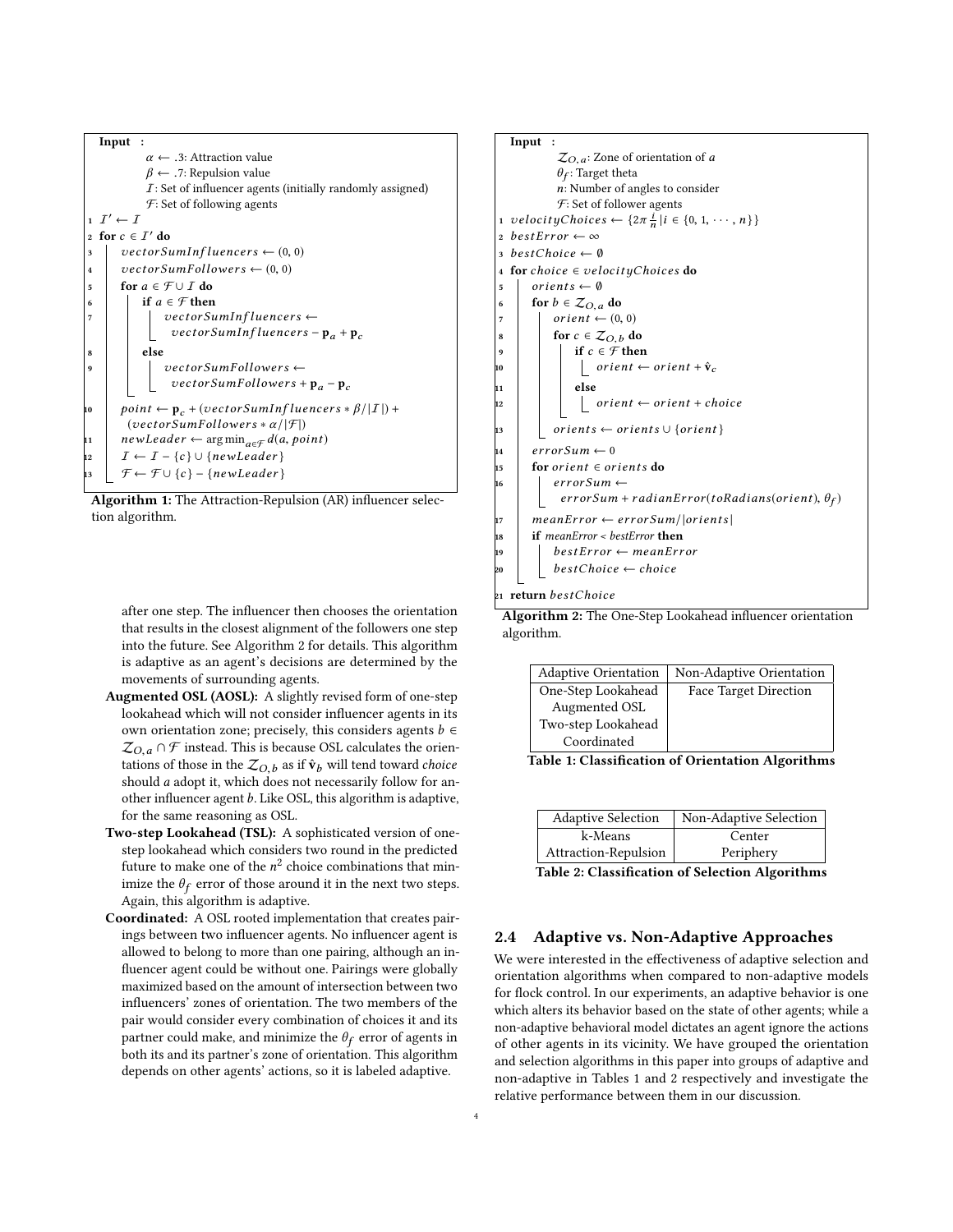<span id="page-4-1"></span>

| Symbol<br>Parameter                                  |                                       | Default Value                                           |  |  |
|------------------------------------------------------|---------------------------------------|---------------------------------------------------------|--|--|
| F                                                    | Follower agents                       | $ \mathcal{F}  = 180$                                   |  |  |
| $\cal I$                                             | Influencer agents                     | $ I  = 20$                                              |  |  |
| A                                                    | Agents (the flock)                    | $\mathcal{F} \cup I$                                    |  |  |
| a                                                    | Agent a                               |                                                         |  |  |
| $\mathbf{p}_a$                                       | a's position vector                   | $\forall i, \mathbf{p}_{a,i} \in [0, 1]$                |  |  |
| $\hat{\mathbf{v}}_a$                                 | a's velocity vector                   | $\left \left \hat{\mathbf{v}}_{a}\right \right =1$      |  |  |
|                                                      | $p(a, b)$ Looping position of b for a |                                                         |  |  |
| d(a, b)                                              | Distance between a and b              |                                                         |  |  |
| $\mathcal{Z}_{R,a}$                                  | a's Zone of Repulsion                 | $\{b \in \mathcal{A}   d(a, b) \in [0, 0.01]\} - \{a\}$ |  |  |
| a's Zone of Orientation<br>$\mathcal{Z}_{O,a}$       |                                       | ${b \in \mathcal{A}   d(a, b) \in (0.01, 0.1]}$         |  |  |
| a's Zone of Attraction<br>$\mathcal{Z}_{A,a}$        |                                       | ${b \in \mathcal{A}   d(a, b) \in (0.1, 0.13]}$         |  |  |
| $\theta_f$                                           | Target angle                          | $\theta_f \sim \mathcal{U}(0, 2\pi)$                    |  |  |
| $\Delta t$                                           | Time-step                             | .001                                                    |  |  |
| $\omega$                                             | Max Turn per time-step                | $2^{\circ}$                                             |  |  |
| n                                                    | Influencer angle options              | 16                                                      |  |  |
| <b>Table 3: Symbols and Corresponding Parameters</b> |                                       |                                                         |  |  |

## <span id="page-4-0"></span>3 EXPERIMENTS

All experiments used parameters as listed in Table [3.](#page-4-1)

Coordinated and TSL orientation strategies did not emerge as practical algorithms for experimentation. Both included substantial computational costs, with coordinated being unable to run feasibly due to the nature of maximizing the connections in a pairing. Genter and Stone perform a brute-force algorithm to find the best possible set of pairs [\[7\]](#page-8-23). This is sufficient in low-densities of influencer agents but becomes impossible in higher-density conditions such as those found our default parameters. Even optimization techniques such as branch and bound are unable to recover the strategies. TSL was not included due to its substantial increase in computational cost and lack of significant convergence time reduction compared to other strategies. TSL was, however, able to significantly outperform all but OSL and AOSL (which it outperformed slightly) in less restrictive conditions of infinite turning speed ( $\omega = \pi$ ) and omission of the zones of repulsion and attraction. These conditions are those found in Genter and Stone where TSL performed very well [\[7\]](#page-8-23).

Every combination of influence model, influencer selection, and influencer orientation strategy was tested for both initially aligned and unaligned conditions. Data presented in Tables [4,](#page-4-2) [5,](#page-4-3) and [6](#page-6-0) present flock convergence time means and standard deviations averaged over 500 simulations for each of these cases, along with the average performance of particular strategies across combinations. A graphical representation of mean convergence times for the aligned and unaligned cases are shown in Figs [2](#page-5-0) and [3](#page-5-1) respectively.

## 4 DISCUSSION

## 4.1 Both Aligned and Unaligned Cases

<span id="page-4-4"></span>4.1.1 Influence model hierarchy. Likely the most obvious trend in the results is the overwhelming determinant of performance that is the influence model. Essentially, productive alignment work is only done by the effects of orientation; attraction and repulsion generally disorient a flock member. Thus models are essentially 'easier' whenever the effects of attraction and repulsion are minimized. This is mostly the case in the distinct zonal model, where agents will always try to enter the orientation zone of another agent if

<span id="page-4-2"></span>

|              | Selection-     | Mean / Standard Deviation |               |
|--------------|----------------|---------------------------|---------------|
|              | Orientation    | Aligned                   | Unaligned     |
| Selection-   | AB-AOSL        | 112.7 / 55.4              | 258.1 / 138.8 |
| Orientation  | $AB-FT$        | 144.0 / 68.2              | 321.0 / 261.4 |
| Combinations | AB-OSL         | 112.6 / 55.4              | 271.9 / 215.2 |
|              | Center-AOSL    | 126.5 / 67.6              | 396.7 / 148.6 |
|              | Center-FT      | 156.4 / 107.1             | 442.0 / 318.6 |
|              | Center-OSL     | 129.3 / 72.8              | 458.3 / 313.6 |
|              | Periphery-AOSL | 117.0 / 57.3              | 249.7 / 148.3 |
|              | Periphery-FT   | 152.1 / 69.0              | 311.3 / 237.0 |
|              | Periphery-OSL  | 116.3 / 57.0              | 250.4 / 146.6 |
|              | K-Means-AOSL   | 111.8 / 54.7              | 258.9 / 128.2 |
|              | K-Means-FT     | 140.5 / 65.4              | 306.7 / 179.0 |
|              | K-Means-OSL    | 111.8 / 54.7              | 271.4 / 205.2 |
| Average      | AB             | 123.1 / 59.7              | 283.7 / 205.1 |
| Selection    | Center         | 137.4 / 82.5              | 459.0 / 343.0 |
|              | K-Means        | 121.4 / 58.3              | 279.0 / 170.8 |
|              | Periphery      | 128.5 / 61.1              | 270.5 / 177.3 |
| Average      | <b>AOSL</b>    | 117.0 / 58.8              | 310.8 / 203.0 |
| Orientation  | <b>FT</b>      | 148.3 / 96.4              | 345.3 / 249.0 |
|              | <b>OSL</b>     | 117.5 / 60.0              | 313.0 / 220.2 |

|  |  |                               | Table 4: Distinct zonal influence model convergence time |  |
|--|--|-------------------------------|----------------------------------------------------------|--|
|  |  | means and standard deviations |                                                          |  |

<span id="page-4-3"></span>

|              | Selection-     | Mean / Standard Deviation |                 |
|--------------|----------------|---------------------------|-----------------|
|              | Orientation    | Aligned                   | Unaligned       |
| Selection-   | AB-AOSL        | 124.0 / 66.3              | 780.4 / 623.4   |
| Orientation  | $AB-FT$        | 175.3 / 235.2             | 835.9 / 605.2   |
| Combinations | AB-OSL         | 124.4 / 71.3              | 782.4 / 576.5   |
|              | Center-AOSL    | 567.2 / 969.8             | 1606.5 / 1426.8 |
|              | Center-FT      | 637.9 / 907.0             | 1569.7 / 1235.1 |
|              | Center-OSL     | 547.3 / 832.3             | 1580.6 / 1205.8 |
|              | K-Means-AOSL   | 113.7 / 64.7              | 826.3 / 634.3   |
|              | K-Means-FT     | 156.7 / 176.3             | 878.0 / 732.0   |
|              | K-Means-OSL    | 113.8 / 65.4              | 880.4 / 811.9   |
|              | Periphery-AOSL | 161.3 / 103.0             | 684.4 / 477.3   |
|              | Periphery-FT   | 303.9 / 299.8             | 718.2 / 515.2   |
|              | Periphery-OSL  | 158.6 / 96.2              | 698.3 / 618.6   |
| Average      | AB             |                           | 799.6 / 601.7   |
| Selection    | Center         | 584.1 / 903.1             | 1585.6 / 1289.2 |
|              | K-Means        | 128.1 / 102.1             | 861.6 / 726.1   |
|              | Periphery      | 208.0 / 166.3             | 700.3 / 537.0   |
| Average      | AOSL           | 241.6 / 301.0             | 974.4 / 790.5   |
| Orientation  | <b>FT</b>      |                           | 1000.5 / 771.9  |
|              | <b>OSL</b>     | 236.0 / 266.3             | 985.4 / 803.2   |

Table 5: Inverse zonal influence model convergence time means and standard deviations

they are not already in one, and when they are able to orient, they exclusively devote themselves to this task. In the case of inverse zonal, repulsion and attraction are always present on some level, making it more difficult to form cohesive flocks. Lastly, the Couzin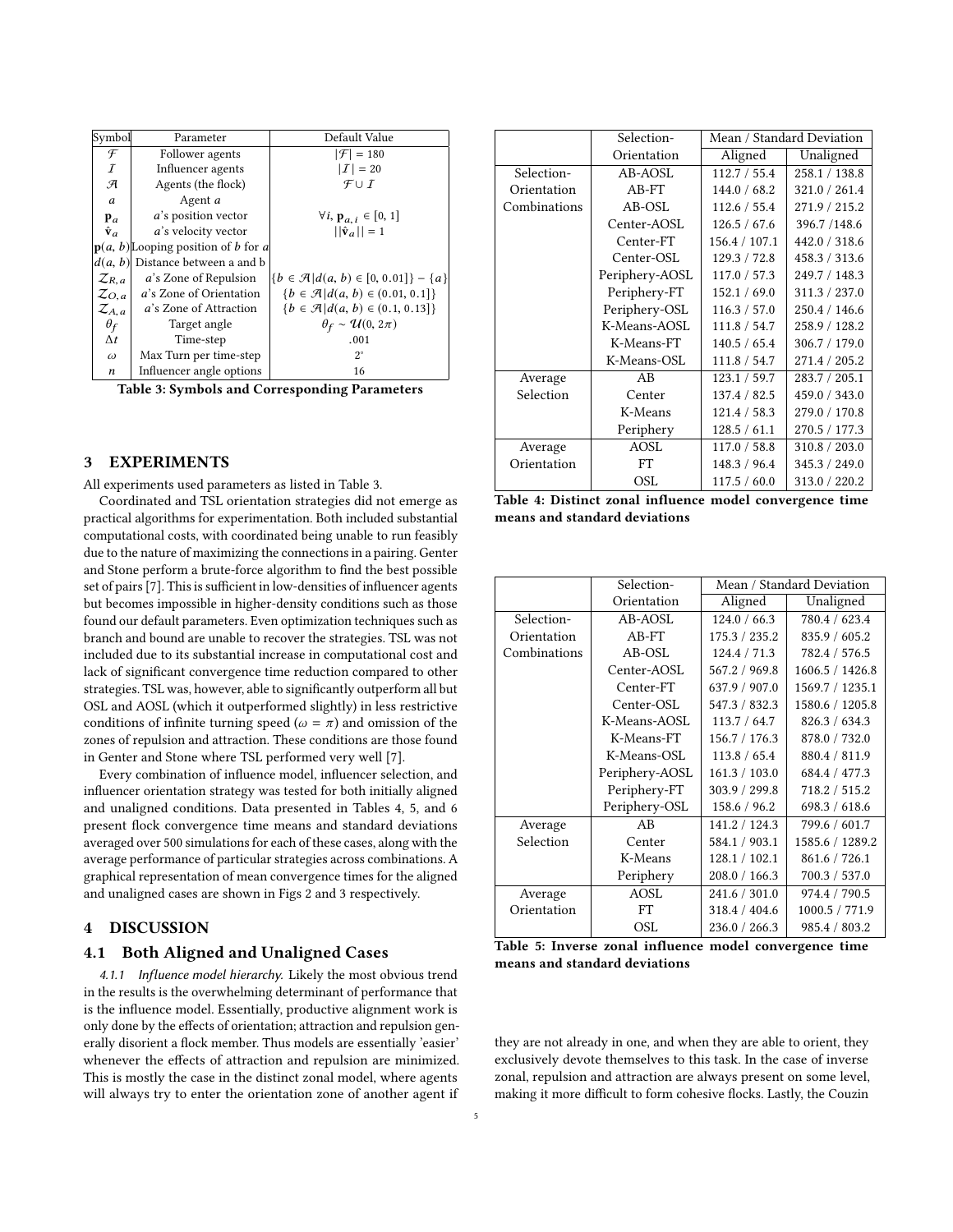<span id="page-5-0"></span>

Figure 2: Average convergence times for every combination of leader selection and orientation strategies, including the average convergence time of each individual strategy in trials where all starting agents were nearly aligned.

<span id="page-5-1"></span>

Figure 3: Average convergence times for every combination of leader selection and orientation strategies, including the average convergence time of each individual strategy.

et al. model always forces an agent to devote itself largely to attraction or repulsion, and orientation is rarely given full control. The flock tends to collapse upon itself in this model and is very difficult to steer. Although these effects largely negate the occurrences of isolation, it makes a turn very difficult to accomplish.

4.1.2 Adaptive orientation algorithms suffer with center selection. Adaptive orientation algorithms AOSL and OSL use predictive models to guide their choices. These predictive models rely on assumptions which are not necessarily correct, and which have a greater magnitude of error especially when center selection is used. Pertinent assumption 1 is shared by both algorithms: other influencer agents will adopt the same choice as the one being considered in the algorithm. There is a reason to believe this so long as the neighborhoods of the two influencer agents are similar. Assumption 2 belongs to OSL only, which is precisely the assumption eliminated by AOSL: influencer agents will be influenced in a similar manner as follower agents, and it is equally useful to influencer agents as follower agents. AOSL solves this by skipping over other influencer agents when trying to minimize error, as their alignment does not determine convergence, and they do not listen like follower agents. Both these assumptions are used more often when there is a high

amount of influencer agents in an influencer agent's zone of orientation. This is, of course, the case in the center placement strategy, which initially places leaders in a dense circle. As assumptions are frequently violated, the performance of the adaptive algorithms suffer and the simpler non-adaptive algorithm FT performs better than usual only by comparison.

<span id="page-5-2"></span>4.1.3 Adaptive orientation algorithms are strong in distinct zonal, are weakened in inverse zonal, and are weakest in Couzin et al. zonal. This is also an issue of assumption within the predictive models of AOSL and OSL. In this case, the assumption made by both is that an agent's zone of orientation is the only contributor to determining its new velocity. This is exactly the case in the distinct zonal model, at least when no agent is in its zone of repulsion, making it a valid assumption in this case, thus not harming performance significantly. However in the case of Couzin et al. zonal, and less so for inverse zonal, this assumption is violated, as section [4.1.1](#page-4-4) explains how orientation is rarely the only determinant for velocity updates in these models, and this effect is more pronounced in the former case. The violation of assumptions necessarily leads to a decrease in performance, which is seen in the results.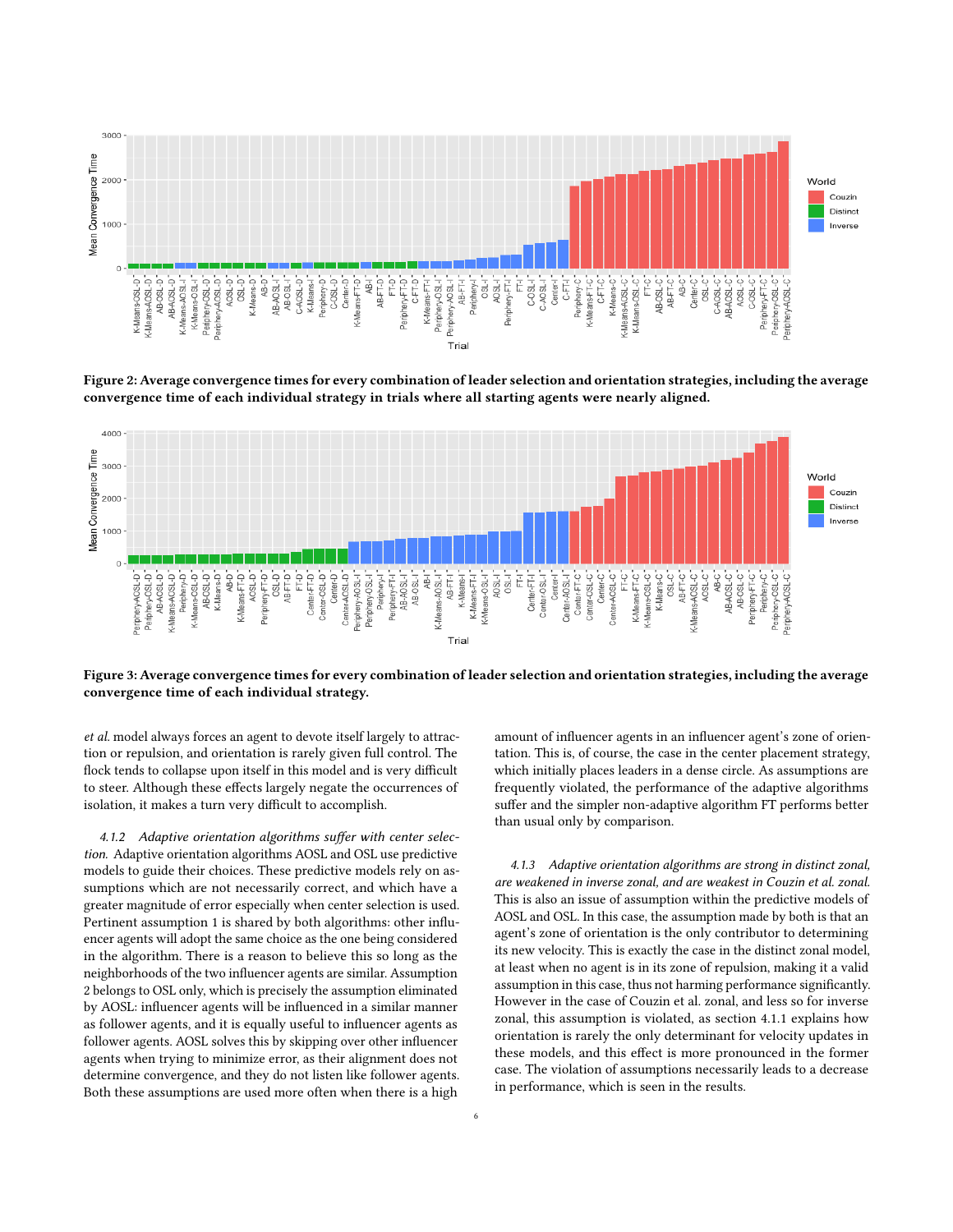

Figure 4: Average convergence time for different selection strategies for each world, including the standard deviation and min and max values on a logarithmic y axis.

<span id="page-6-0"></span>

|              | Selection-     | Mean / Standard Deviation |                 |  |
|--------------|----------------|---------------------------|-----------------|--|
|              | Orientation    | Aligned                   | Unaligned       |  |
| Selection-   | AB-AOSL        | 2471.8 / 2264.9           | 3182.7 / 2588.7 |  |
| Orientation  | $AB-FT$        | 2232.5 / 2036.9           | 2925.0 / 2372.1 |  |
| Combinations | AB-OSL         | 2227.8 / 2165.4           | 3244.0 / 2717.2 |  |
|              | Center-AOSL    | 2448.8 / 2118.1           | 1986.9 / 2038.4 |  |
|              | Center-FT      | 2019.5 / 1993.1           | 1616.7 / 1614.7 |  |
|              | Center-OSL     | 2571.0 / 2165.6           | 1748.3 / 1899.4 |  |
|              | K-Means-AOSL   | 2120.5 / 1934.1           | 2974.4 / 2509.8 |  |
|              | K-Means-FT     | 1972.9 / 1858.4           | 2720.1 / 2392.5 |  |
|              | K-Means-OSL    | 2125.7 / 1907.5           | 2807.7 / 2515.8 |  |
|              | Periphery-AOSL | 2874.6 / 2516.3           | 3903.7 / 2751.7 |  |
|              | Periphery-FT   | 2581.4 / 2150.5           | 3416.6 / 2425.5 |  |
|              | Periphery-OSL  | 2632.6 / 2467.2           | 3760.3 / 2827.1 |  |
| Average      | AB             | 2310.7 / 2155.7           | 3117.2 / 2559.3 |  |
| Selection    | Center         | 2346.4 / 2092.3           | 1784.0 / 1850.8 |  |
|              | K-Means        | 2073.0 / 1900.0           | 2834.1 / 2472.7 |  |
|              | Periphery      | 1861.5 / 1576.0           | 3693.5 / 2668.1 |  |
| Average      | <b>AOSL</b>    | 2478.9 / 2208.4           | 3011.9 / 2472.2 |  |
| Orientation  | FT             | 2201.6 / 2009.7           | 2669.6 / 2201.2 |  |
|              | OSL            | 2389.3 / 2176.4           | 2890.1 / 2489.9 |  |

Table 6: Couzin et al. zonal influence model convergence time means and standard deviations



Figure 5: Average convergence time for different selection strategies for each world with agents starting nearly aligned: including standard deviation and min and max values with a logarithmic y axis.

## 4.2 Unaligned Case

4.2.1 General AOSL dominance over OSL. AOSL makes a general improvement over OSL: it ignores trying to correct the orientation of other influencer agents and focuses on followers. Thus in principle, there should be a general pattern of improvement when comparing the performance of AOSL against OSL, and this is true, but not without exception. Exceptions found within the unaligned case include instances with high concentrations of influencer agents (center selection and the Couzin et al. influence model). Strangely, these are instances where we would expect the highest improvement over OSL, as there is a higher concentration of influencer agents to filter out so that follower agents can be prioritized. Perhaps the removal of the attempt to influence other influencer agents provides much less gain than the loss caused by the greater effect of the faulty assumption that is more pronounced in AOSL in this case: that other influencer agents acting on neighbors will adopt the same velocity choice. The trends between AOSL and OSL within the aligned case are less pronounced and muddled with exceptions that follow no discernible pattern.

<span id="page-6-1"></span>4.2.2 Periphery placement is exceptional in inverse zonal. More than any other physical model, inverse zonal suffered from fragmentation of the flock during experimentation. Fragmentation is essentially when the flock splits into two or more distinct groups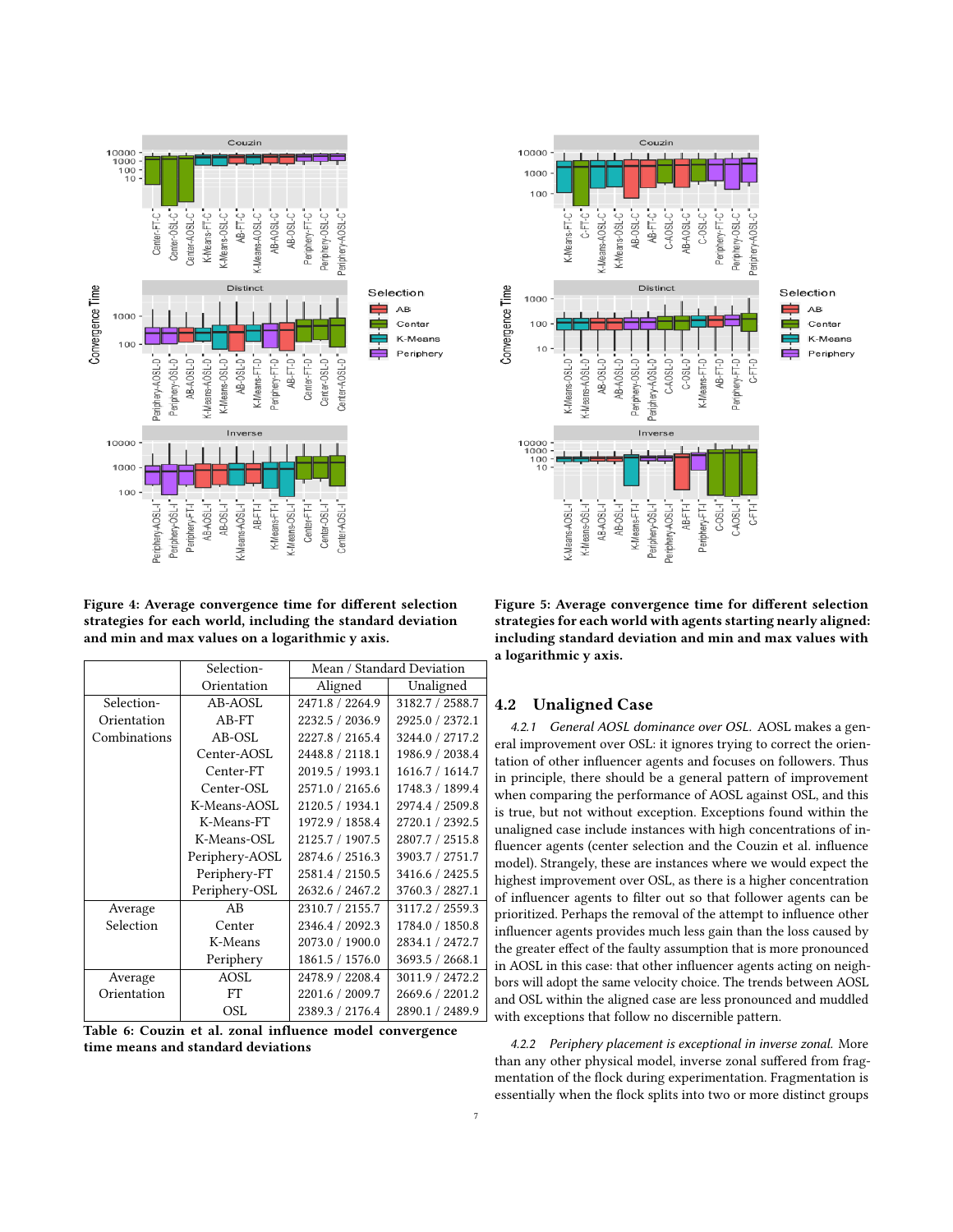until eventually reforming, adding a sizable delay in convergence. The periphery selection algorithm clearly places influencer agents in vantage positions to contain possible wayward follower agents, thus it performs the very best in cases of high fragmentation risk (inverse zonal). Knowing this, it would seem center selection would be expected to be terrible in the inverse zonal model (an expectation that is met).

4.2.3 Influencer orientation strategies hardly affect performance in inverse zonal. Mostly this is an illusion caused by balancing effects and the relative importance of selection compared to orientation strategies. As explained in Section [4.1.3,](#page-5-2) adaptive orientation algorithms suffer slightly from the issues caused by their assumptions, but still have the advantages of making intelligent choices, unlike non-adaptive approaches. AOSL and OSL are similar algorithms, and their performances being only slightly different is no surprise. Lastly, influencer selection is very important particularly in the case of inverse zonal, as described in section [4.2.2,](#page-6-1) thus appearing to minimize the impact of influencer orientation strategies by comparison.

4.2.4 Center placement performs well in Couzin et. al zonal, but poorly in distinct and inverse zonal. Fragmentation of the flock is occasionally an issue for distinct zonal and especially inverse zonal but not for Couzin et al. zonal as attraction is given such a large sway even initially when agents are already very close. Thus center performs poorly in mitigating fragmentation risk as influencer agents have little control over agents at the periphery which are bound to splinter from the bulk, unlike other placement methods that place some agents specifically on the periphery or at least near it. Fragmentation is the last issue for Couzin et al. zonal. On the contrary, excessive cohesion is the problem. Influencer agents are often separated from the flock as no algorithm considers the importance of staying inside of the flock by making incremental changes to a flock which, in this case, has considerable inertia. Instead, they try to rapidly turn the flock through extreme movement. Influencer agents then rely on chance to place themselves within the flock again, delaying orientation considerably. Center selection, by surrounding the influencer agents with follower agents, makes this separation less common through the boundary created by the repulsive effects of the follower agent composed outer layer.

#### 4.3 Aligned Case

4.3.1 Aligned is slower than unaligned in the Couzin et al. model with center selection. The trend of aligned being faster is intuitively obvious, as there would be less initial fracturing, lost agents, less repelling agents, and therefore full efforts put toward orientation. As well, at times, the flock may be near instantly aligned by chance that the target orientation and initial orientation of the flock are very close. However, a general problem with Couzin et al. zonal is that when the flock is already aligned in the wrong direction, it is incredibly difficult to reorient them back to the desired direction. It is easiest to turn this style of flock in the starting stages of collapse, a phenomenon unique to the Couzin et al. zonal model when all agents head toward the flock's center of mass due to the ever-present force of attraction. At this point, the flock is not yet incorrectly aligned, and it is most susceptible to the guidance of

influencer agents. Additionally, only center selection has all of the influencer agents positioned properly to take advantage of this initial absence of inertia during the collapse, as the influencer agents are placed directly on the center of collapse, which again, is the center of mass of the flock. This gives us our unexpected exception: that under specific circumstances (namely center selection and Couzin et al. zonal), initial alignment is a detriment to convergence to the proper alignment.

4.3.2 Perimeter selection strategy performs poorly. Fragmentation is not an issue in the aligned case, so the advantages provided by the perimeter selection strategy (described in [4.2.2\)](#page-6-1) on this front are negated in the cases of inverse and distinct zonal. In the case of Couzin et al. zonal, the unique initial effect of flock collapse leaves influencer agents selected on the edges of the initial flock completely separated from the flock, causing poor performance. Additionally, perimeter selection concentrates the influencer agents in specific areas, limiting their influence over the entire flock. So for every influence model, there are reasons that perimeter selection either has its advantages negated or a new problem created, causing its poor performance overall when agents are initially aligned.

## <span id="page-7-0"></span>5 CONCLUSIONS AND FUTURE WORK

We experimented with different approaches for effective flock control. We tried all possible combinations of two previously used and one novel influencer selection schemes and two existing and two novel orientation schemes in two existing and one new world (influence models) for both initially aligned and unaligned flocks. Performance is measured in terms of the time steps taken for the flock to converge to the desired orientation. Many interesting and subtle takeaways resulted from the complexity of the interactions between these three aspects, alongside other generalizations that can be made across individual combinations. Notable interactions include the importance of peripheral placement in unaligned initial conditions, the overall dominance of adaptive orientation algorithms, and the incompatibility of adaptive orientation algorithms and center placement (due to high influencer agent concentration). These are important and complex implications for the efficacy of flock control that we have not seen investigated within the existing literature, which often assume a single and simple physical world, and only a single orientation or placement strategy. Physical worlds played a dominant role in determining the effectiveness of approaches, leading us to the conclusion that the study of flock control relies entirely on the accuracy of the physical model which simulates the flock. It is therefore more urgent that more study is put forth into the physical models often used in flock control, as its inaccuracy risks the efficacy of the field of study. In harmony with this conclusion, it was observed that adaptive orientation algorithms thrived to the degree that their predictive models reflected the reality of the model, with simpler methods being preferred for more complicated physical worlds.

The next step of this research would be to characterize abstract features that would be predictive of successful leader placement and orientation strategies. Eventually, the forgiving looping nature of the physical world would have to be eliminated, such that influencer agent strategies would be forced to be developed that are resistant to flock separation.